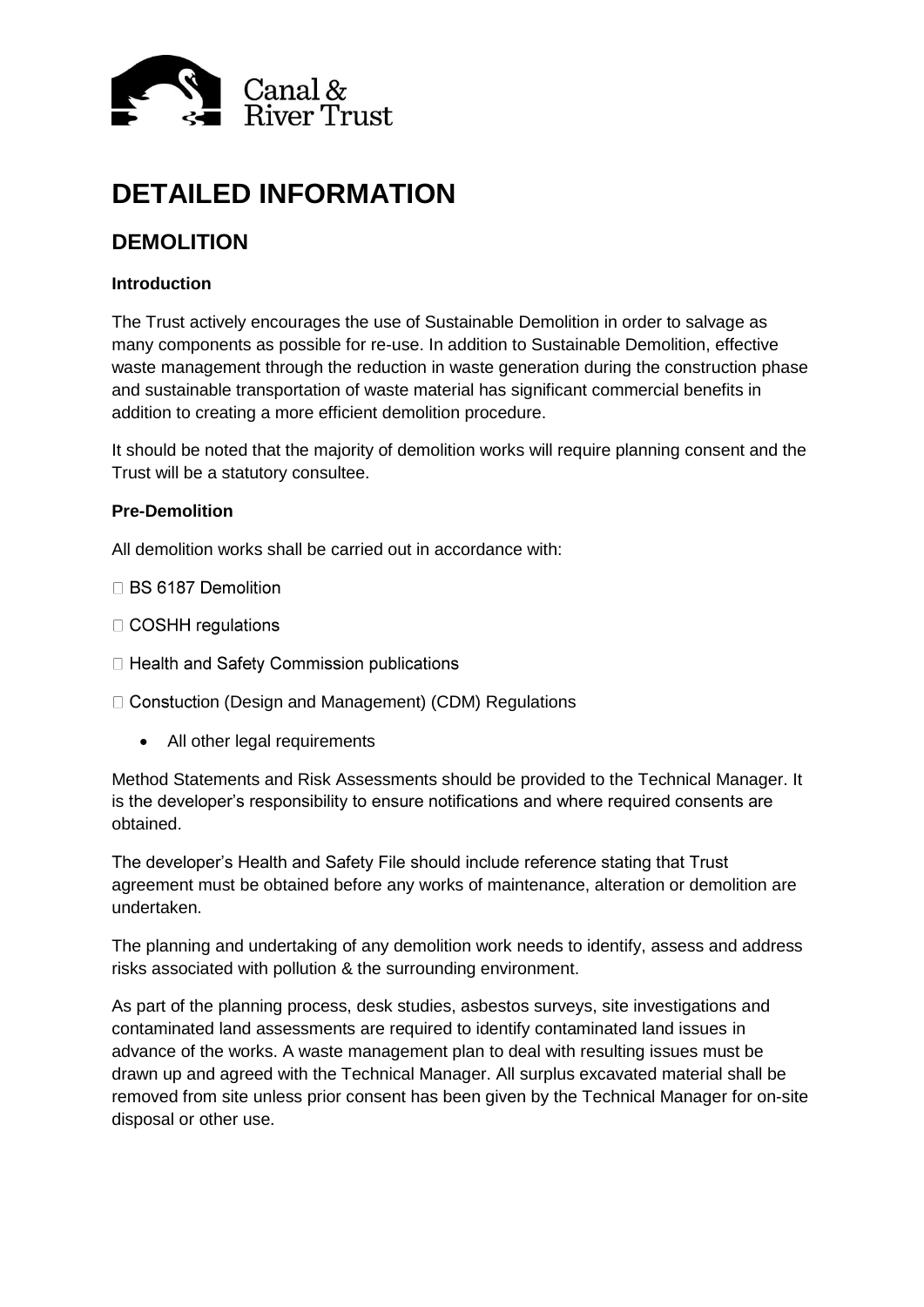

Many species of bats, birds and other fauna that inhabit the waterside are legally protected and surveys to establish their presence are required prior to commencing the works. In addition demolition should not cause the spread of invasive species.

The use of explosives shall comply with the Home Office Regulations and shall only be permitted after full consultation with all relevant authorities including the Technical Manager.

The Trust owns and maintains many old structures, which could be adversely affected by vibration associated with certain demolition methods. An agreement on acceptable vibration allowance is required with the Technical Manager prior to works commencing. Consideration also needs to be given to nearby residents and the potential disturbance vibrations may have on wildlife.

Waterside structures often contain features of archaeological or heritage value that needs to be preserved, rescued or recovered for future use. Prior to any demolition works, the Trust can provide advice as needed but the developer should check with the local authority on any consents that are required.

### **Demolition Works**

Demolition works adjacent to and over the canal are likely to require adequate screening to prevent debris from landing on Trust property. There should be no debris encroaching upon the Trust's land.

Dust suppression is likely to be required during demolition works, particularly near densely populated areas, sites with typically strong winds or mooring sites alongside the canal.

Debris piles are to be kept to manageable sizes as per the waste management plan to inhibit the release of dust into the atmosphere and, must not create run off towards the waterway.

Once demolition works have been completed, a canal bed survey or similar might be required to be undertaken by the developer to ensure that no material has entered the waterway. The developer may wish to carry out a pre-start survey.

The passage of boats on the navigation and the use of the towpath must be maintained where safe to do so and unless otherwise agreed.

Monitoring during demolition works is likely to be required to check design allowances are not being exceeded. If damage to a Trust structure is detected, the developer shall be responsible for the full & immediate reinstatement (to the Trust's written satisfaction) of the affected structure and any associated costs.

Extreme caution needs to be taken when removing structures located below canal water level (e.g. cellars, basements), as they may also be retaining ground water, which is associated with the adjacent canal, furthermore the developer may need to design and install temporary works to ensure the waterway structure remains in place throughout the works.